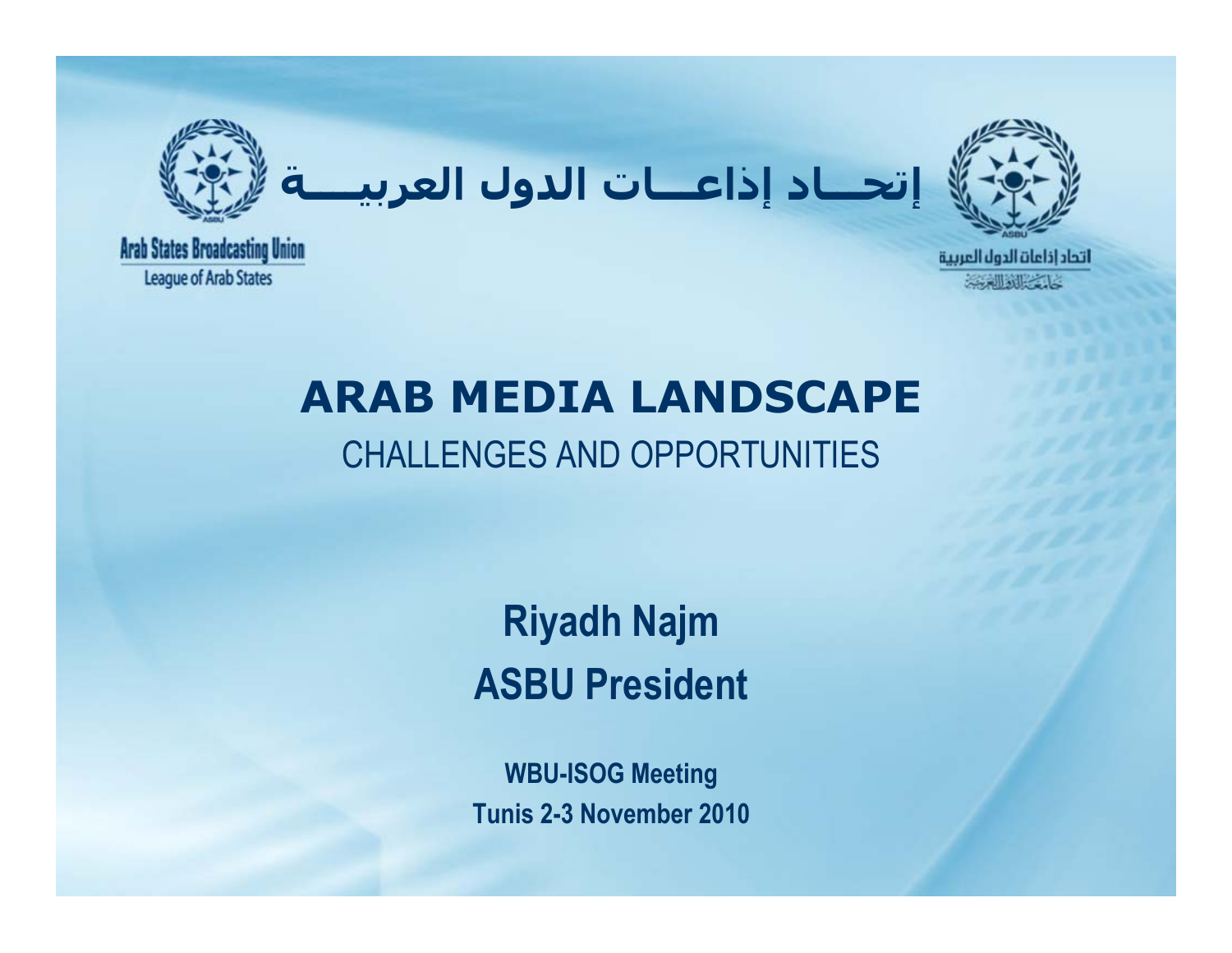

## **ARAB MEDIA LANDSCAPE** CHALLENGES AND OPPORTUNITIES



※ 別流 形に

**Arab States Broadcasting Union League of Arab States** 

## **Contents**

- General Overview
- Satellite Operators in the Region
- ASBU / ARABSAT Global Bouquets
- Media Regulations in the Arab Region
- $\mathcal{L}_{\mathcal{A}}$ Digital Terrestrial Television
- $\mathcal{L}_{\mathcal{A}}$ High Definition Television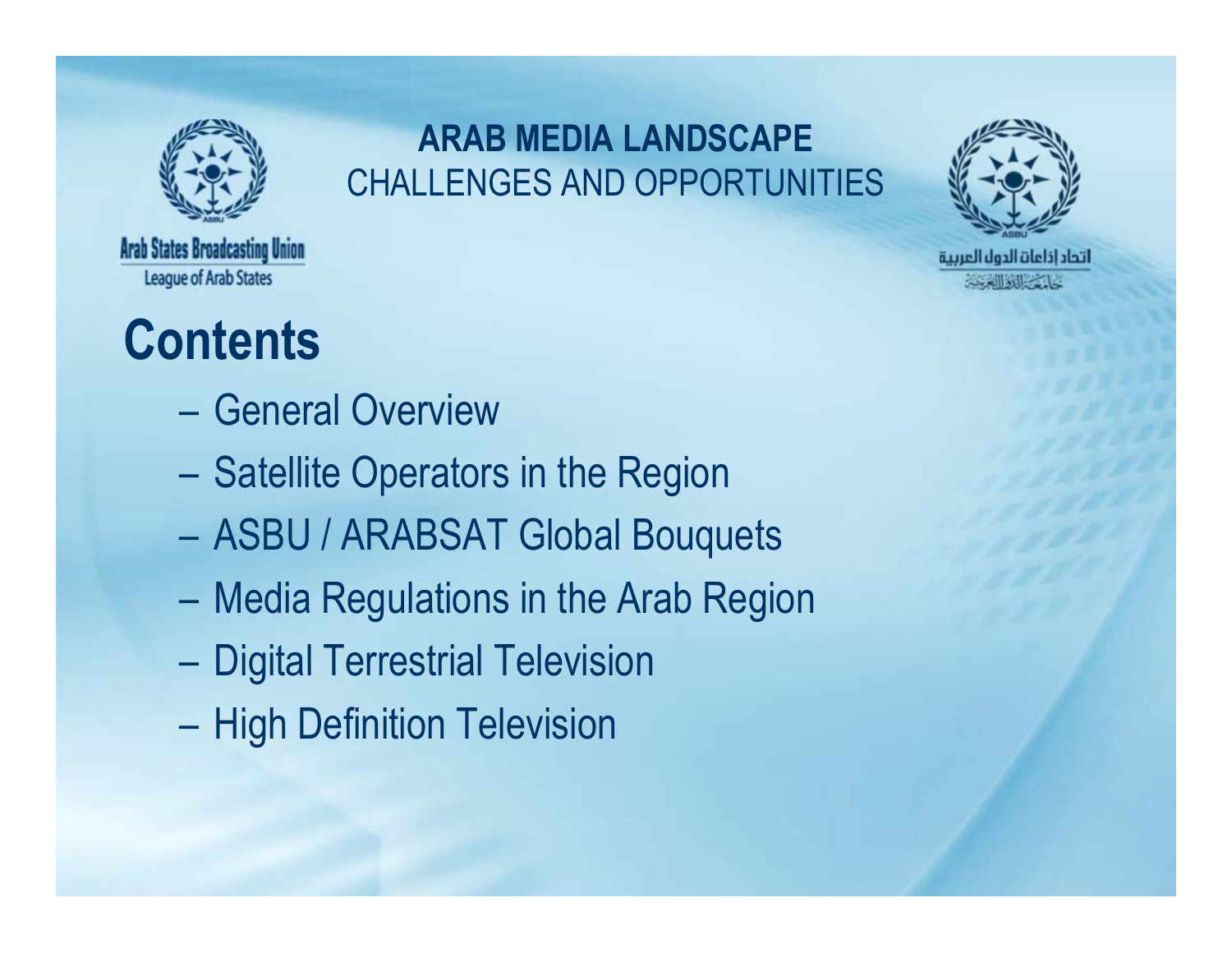

**League of Arab States** 

### **ARAB MEDIA LANDSCAPE** CHALLENGES AND OPPORTUNITIES



●Television landscape in the Middle East and North Africa has witnessed a significant progress and a very fast growth rate during the last decade, fueled by strong population growth and socio-economic development.

• The Arab region with over 300 million inhabitants and a young population, with increasingly discerning and rapidly evolving TV preferences, has strong demand and consumption for TV broadcasting services.

●To address this challenging media landscape, growing TV channels have been targeting the whole Arabic speaking population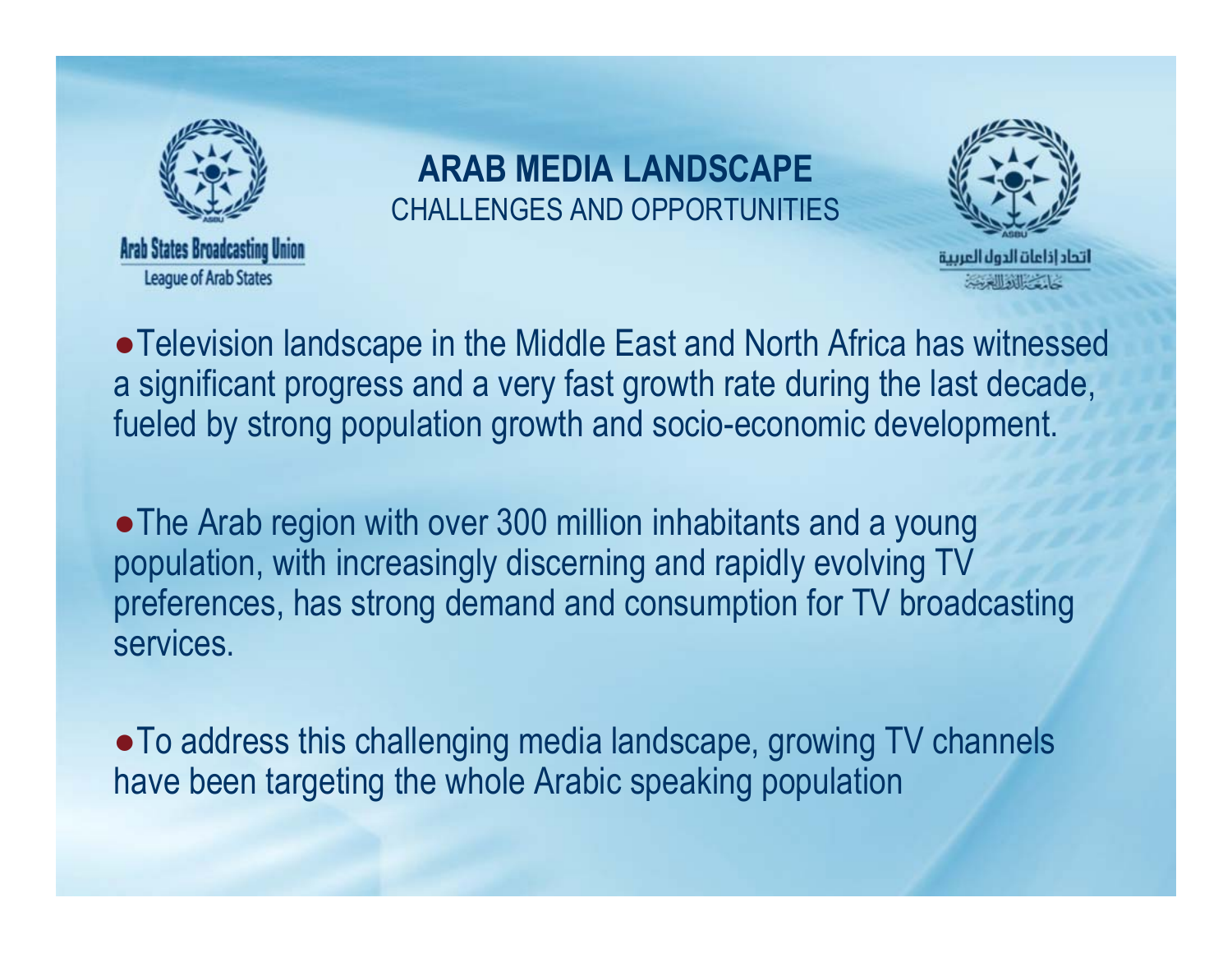

**Arab States Broadcasting Union** 

**League of Arab States** 

**ARAB MEDIA LANDSCAPE**CHALLENGES AND OPPORTUNITIES



受訓練医学

- **733 TV Channels are broadcast (2010) :**
	- **470 organizations : 26 public / 444 private**
	- **124 Public / 609 Private TV channels**
	- **591 Free–to-Air / 142 Pay TV channels**
	- **Through Arabsat, Nilesat and Noursat**
- **All Arab satellites are expanding in capacity and geographic coverage**

● **Satellite TV is widely available in the Arab region, with very high level of penetration** 

● **Satellite TV is accessible today by most households at no running cost through the simple acquisition of a satellite dish and a set-top-box.**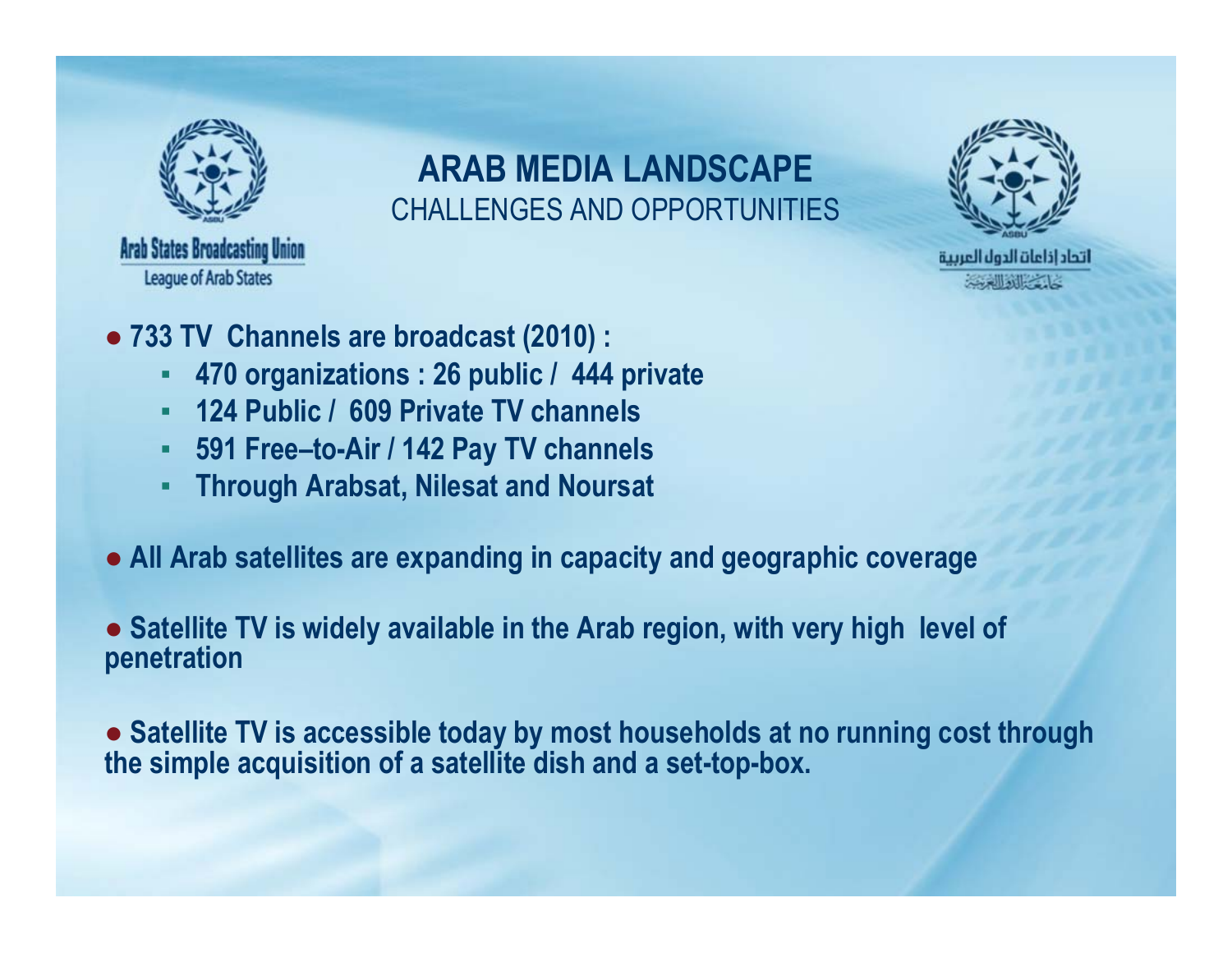

## **ARAB MEDIA LANDSCAPE**CHALLENGES AND OPPORTUNITIES



#### **ARABSAT**

- **Founded in 1976 by the 21 member-states of the Arab League**
- **Arabsat Satellites carriy over 340 TV channels and 160 Radio stations, reaching tens of millions of homes in over 100 countries across the Middle East, Africa, Europe and Central Asia.**
- **Arabsat operates 4 satellites from two orbital positions 26 deg E and 30.5 deg E**
- **These satellites operate in C, KU and KU-extended bands**
- **A new satellite will be launched in 2011 at 20 deg E**

#### **NILESAT**

- **Nilesat is an investment Egyptian Company established in July 1996,**
- **Through its 2+ satellite constellation it is broadcasting 452 TV channels and 104 Radio channels.**
- **76% of the TV channels are free to air. The others are encrypted**
- **They cover entertainment, thematic distance learning, business and stock exchange services**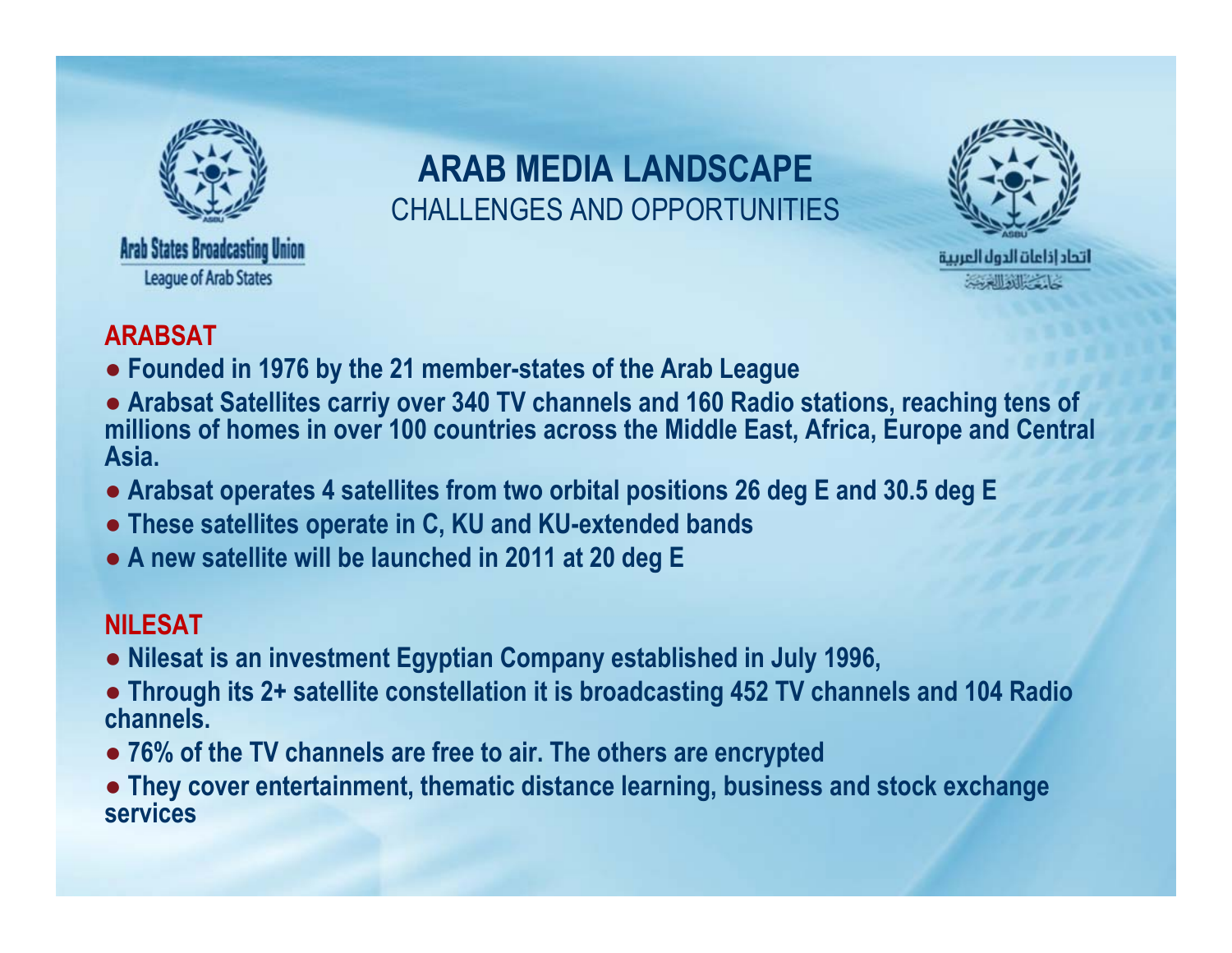

## **ARAB MEDIA LANDSCAPE**CHALLENGES AND OPPORTUNITIES



#### **NOORSAT**

- **Noorsat was incorporated in Bahrain in December 2004**
- **Privately owned company with head office in Amman, Jordan,**
- **NOORSAT currently leases satellite capacities from other operators at orbital positions 25.5 E, 7 deg W, 8 W, 4 E and 85 degrees E**
- **200 TV and radio channels are transmitted serving audience from East Asia, Middle East, and North Africa**

#### **YAHSAT**

- ●**Yah Satellite Communications Company incorporated in 2007**
- ●**A private joint stock company fully owned by Mubadala, an investment arm of the UAE government**
- **Yahsat formed a joint company with SES Astra, YAHLIVE, to operate its DTH services**
- **Satellite will be launched in the first half of 2011 and will only be dedicated to HD channels**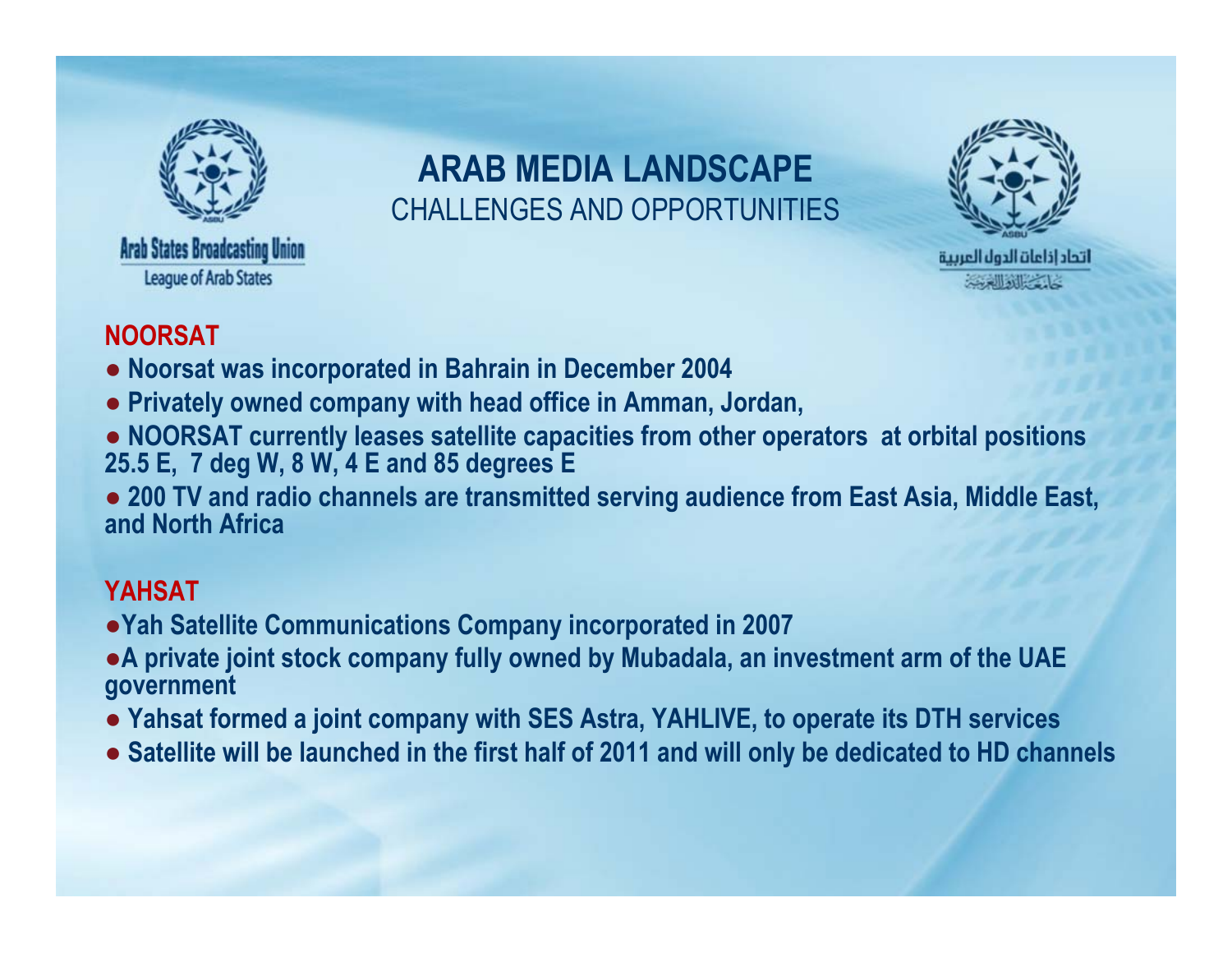

**Arab States Broadcasting Union** 

**League of Arab States** 

### **ARAB MEDIA LANDSCAPE**CHALLENGES AND OPPORTUNITIES



#### **QATARSAT (SUHAILSAT?)**

- **A joint venture between Qatar and Eutelsat**
- **Expected to be launched in 2013 and positioned at 25.5 deg E**
- ●**It will replace the current Eurobird 2 at the same orbital position**
- ●**It will have Ku band transponders and will also initiate Ka band capacity for expanded services**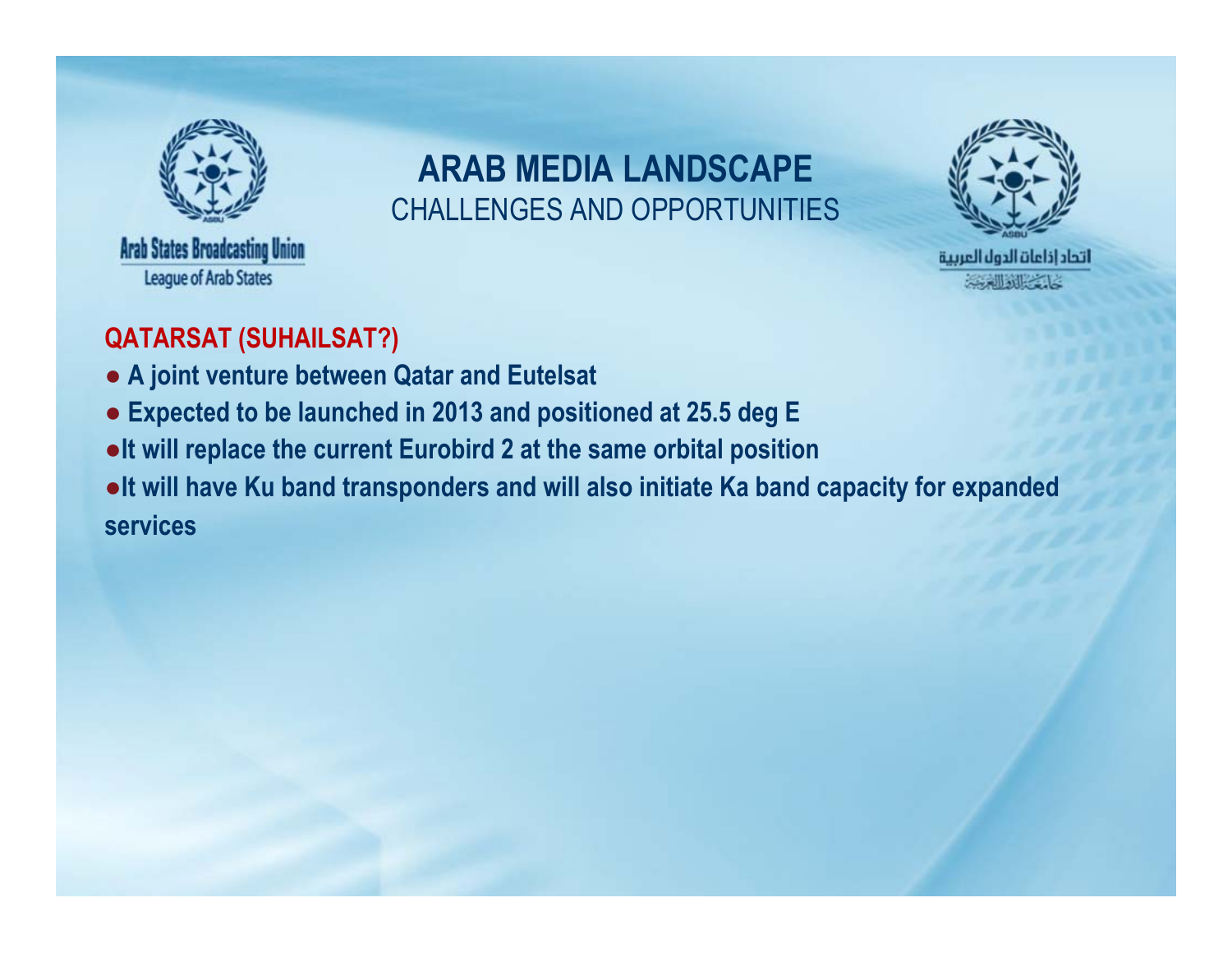

## **ARAB MEDIA LANDSCAPE**CHALLENGES AND OPPORTUNITIES



#### **ASBU / ARABSAT Global bouquet**

- ●Arab Broadcasters used in the past different satellite platforms to reach the same markets, causing a problem to audience and high cost
- Service was launched by Arab states broadcasting Union an Arabsat in 2004
- ●Intended to provide Arab TV and Radio channels in one bouquet to reach Arab audiences globally at reasonable cost
- Service is offered with Globecast cooperation and through distribution over six most widely reaching satellites
- The bouquet(s) deliver now 16 TV channels and 26 radio channels to Arabic speaking and expatriates viewers and listeners throughout all continents.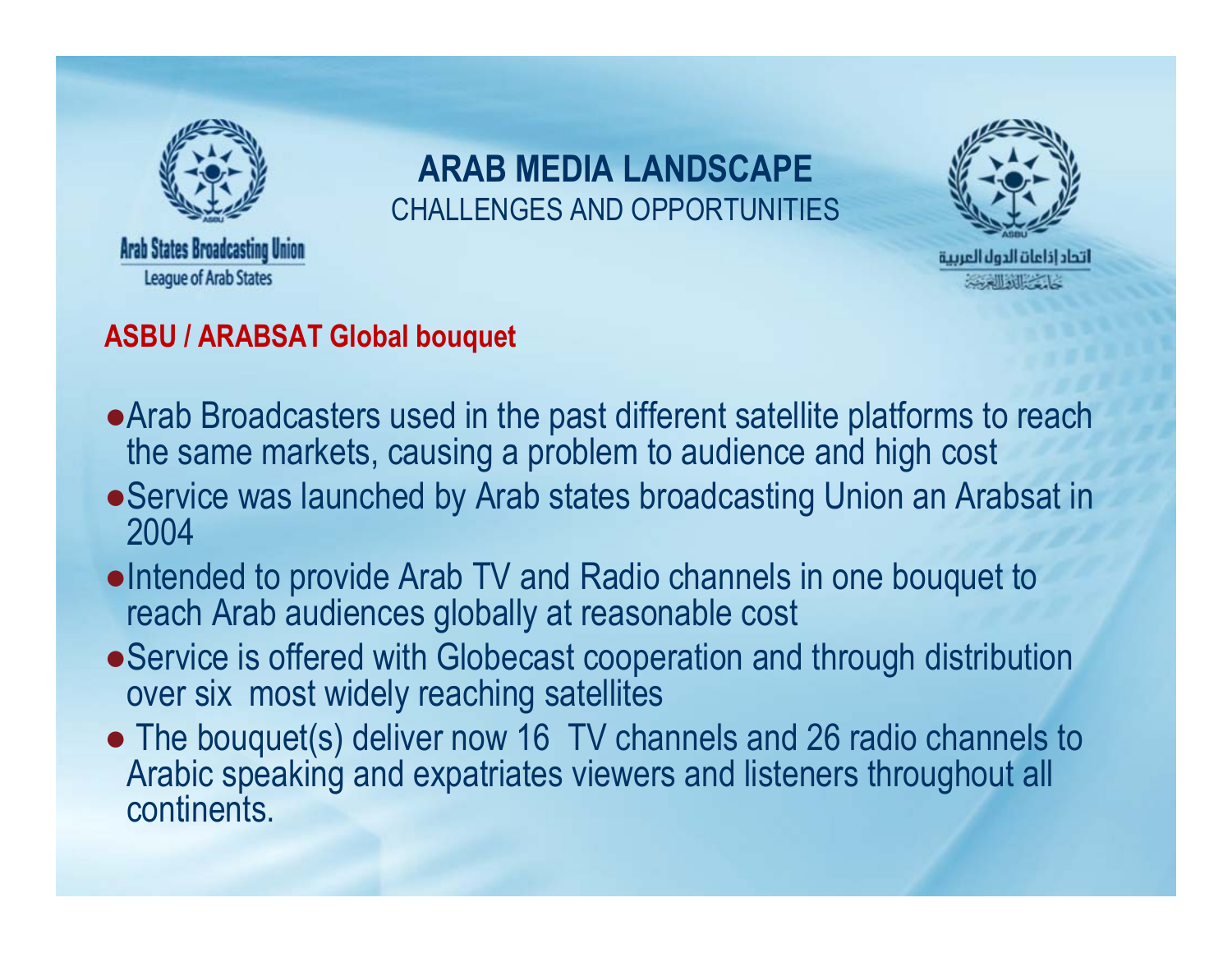

**League of Arab States** 

## **ARAB MEDIA LANDSCAPE**CHALLENGES AND OPPORTUNITIES



#### **Audi-Visual Media Regulations in the Arab Region**

- **Most satellite channels in the Arab region operate from free-zone Media cities in Dubai, Egypt and Jordan with no published governance for their operation**
- **A lot of satellite channels content is not acceptable morally and socially, in particular on Eutelsat Hotbird**
- **An attempt was made to agree on a pan-Arab content code for satellite channels, but was finally treated as voluntary guidelines**
- **Audi-visual Media regulations for private channels are rarely found in the Arab countries with some exceptions**
- ●**Some Arab countries started to put in place a legislative framework for privately-owned TV and Radio channels licensing within its boundaries**
- **Emergence of new media and services offered on telecom platforms are making legistlation a necessity**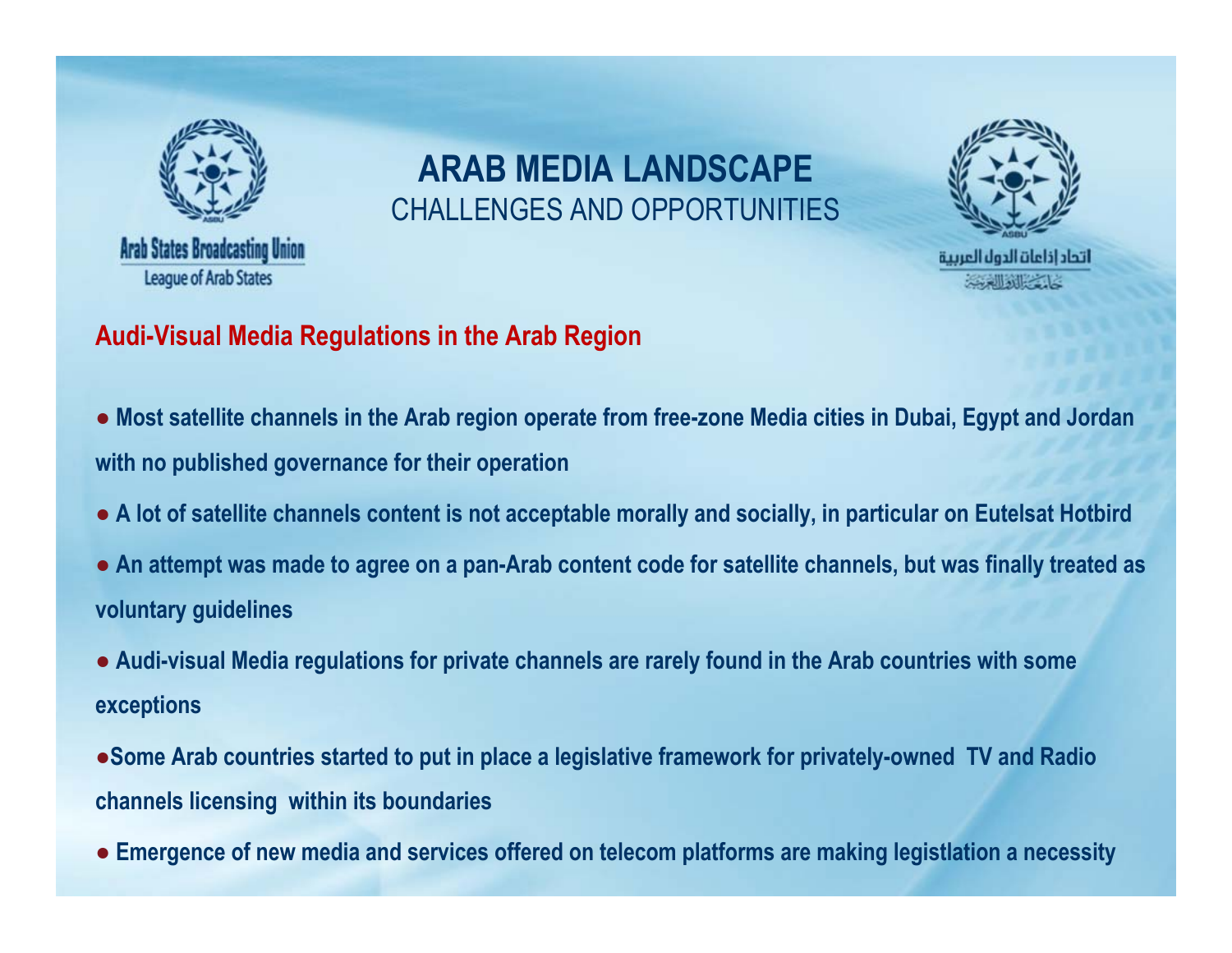

## **ARAB MEDIA LANDSCAPE**CHALLENGES AND OPPORTUNITIES



#### **Digital Terrestrial Television (DTT)**

● **Digital Terrestrial Television (DTT) is still not available in many countries of region** 

● **There is no set plan to switch off analog TV, although RRC-06 called for no protection of this service after 2015.** 

● **Kingdom of Saudi Arabia, Morocco and Tunisia, and Algeria have already launched DTT with coverage ranging from 50% to 90% of population** 

● **Limited financial resources, lack of regulatory framework, high competition from Free-to-Air satellite TV and the lack of attractive TV content are the main challenges facing the introduction of DTT in the region**

#### **Cable TV**

●**Low penetration level in the Arab region and a number of telecom operators started IPTV following broadband developments (mostly in the United Arab Emirates0**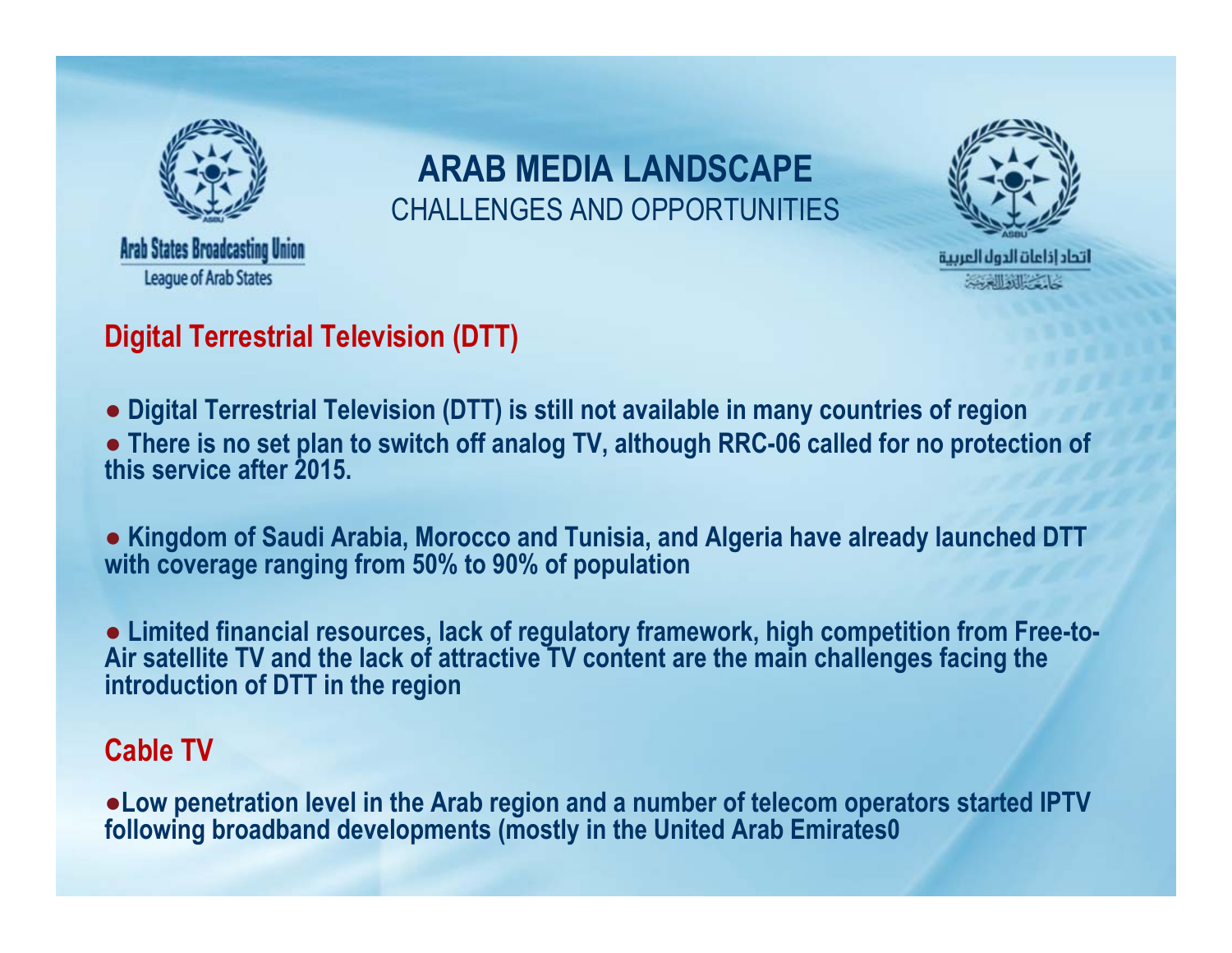

## **ARAB MEDIA LANDSCAPE**CHALLENGES AND OPPORTUNITIES



#### **High Definition Television**

●**High definition television transition is underway and spreading throughout the Arab world with varying degrees, depending largely on, clear vision, availability of financial resources and existing infrastructures**

●**Very few broadcasters started transmitting in HD, all on satellite and mostly privatelyowned TV channels**

● **All new TV production facilities and OB vans are being built in HD** 

●**The Arab HDTV Group was established in 2007 to address the introduction of HDTV in the region, but this is the subject of another presentation !**